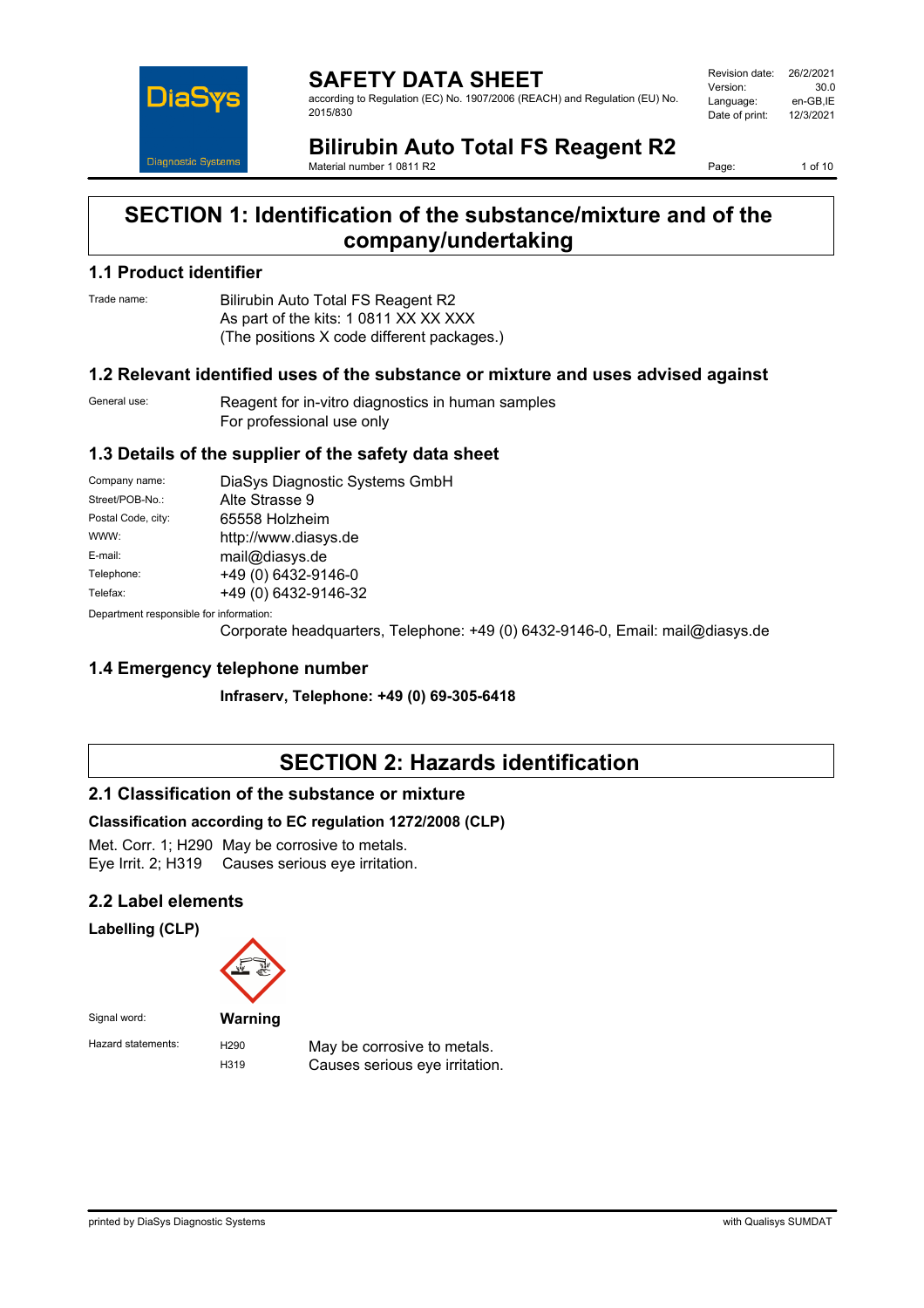

according to Regulation (EC) No. 1907/2006 (REACH) and Regulation (EU) No. 2015/830

| Revision date: | 26/2/2021 |
|----------------|-----------|
| Version:       | 30.0      |
| Language:      | en-GB.IE  |
| Date of print: | 12/3/2021 |
|                |           |

**Bilirubin Auto Total FS Reagent R2** Material number 1 0811 R2

Page: 2 of 10

Precautionary statements:

| P <sub>2</sub> 34 | Keep only in original packaging.                                                                                                                   |
|-------------------|----------------------------------------------------------------------------------------------------------------------------------------------------|
| P <sub>264</sub>  | Wash hands and face thoroughly after handling.                                                                                                     |
| P280              | Wear protective gloves/protective clothing/eye protection.                                                                                         |
|                   | P305+P351+P338 IF IN EYES: Rinse cautiously with water for several minutes. Remove contact<br>lenses, if present and easy to do. Continue rinsing. |
| P337+P313         | If eye irritation persists: Get medical advice/attention.                                                                                          |
| P390              | Absorb spillage to prevent material damage.                                                                                                        |

## **2.3 Other hazards**

A corrosive effect cannot be ruled out because of the pH value.

Results of PBT and vPvB assessment:

No data available

# **SECTION 3: Composition / information on ingredients**

3.1 Substances: not applicable

### **3.2 Mixtures**

Chemical characterisation: Aqueous solution

Hazardous ingredients:

| Ingredient                               | Designation                            | Content  | Classification                                                    |
|------------------------------------------|----------------------------------------|----------|-------------------------------------------------------------------|
| l EC No.<br>l 500-002-6<br>CAS 9002-92-0 | Dodecan-1-ol, ethoxylated $\leq$ 2.5 % |          | Acute Tox. 4; H302. Eye Dam. 1; H318.<br>Aquatic Chronic 3; H412. |
| l EC No.<br>l 231-595-7<br>CAS 7647-01-0 | Hydrochloric acid                      | $< 1 \%$ | Met. Corr. 1; H290. Skin Corr. 1B; H314.<br>STOT SE 3; H335.      |

Full text of H- and EUH-statements: see section 16.

# **SECTION 4: First aid measures**

### **4.1 Description of first aid measures**

| General information:    | If medical advice is needed, have product container or label at hand. First aider: Pay<br>attention to self-protection!                                                                                                                    |
|-------------------------|--------------------------------------------------------------------------------------------------------------------------------------------------------------------------------------------------------------------------------------------|
| In case of inhalation:  | Provide fresh air. Seek medical aid in case of troubles.                                                                                                                                                                                   |
| Following skin contact: | Take off contaminated clothing and wash it before reuse. After contact with skin, wash<br>immediately with plenty of water.<br>Cover with sterile dressing material to protect against infection. Seek medical attention.                  |
| After eye contact:      | Immediately flush eyes with plenty of flowing water for 10 to 15 minutes holding eyelids<br>apart. Remove contact lenses, if present and easy to do. Continue rinsing. Subsequently<br>seek the immediate attention of an ophthalmologist. |
| After swallowing:       | Rinse mouth immediately and drink plenty of water.<br>Do not induce vomiting. Do not try to neutralize. Immediately get medical attention.                                                                                                 |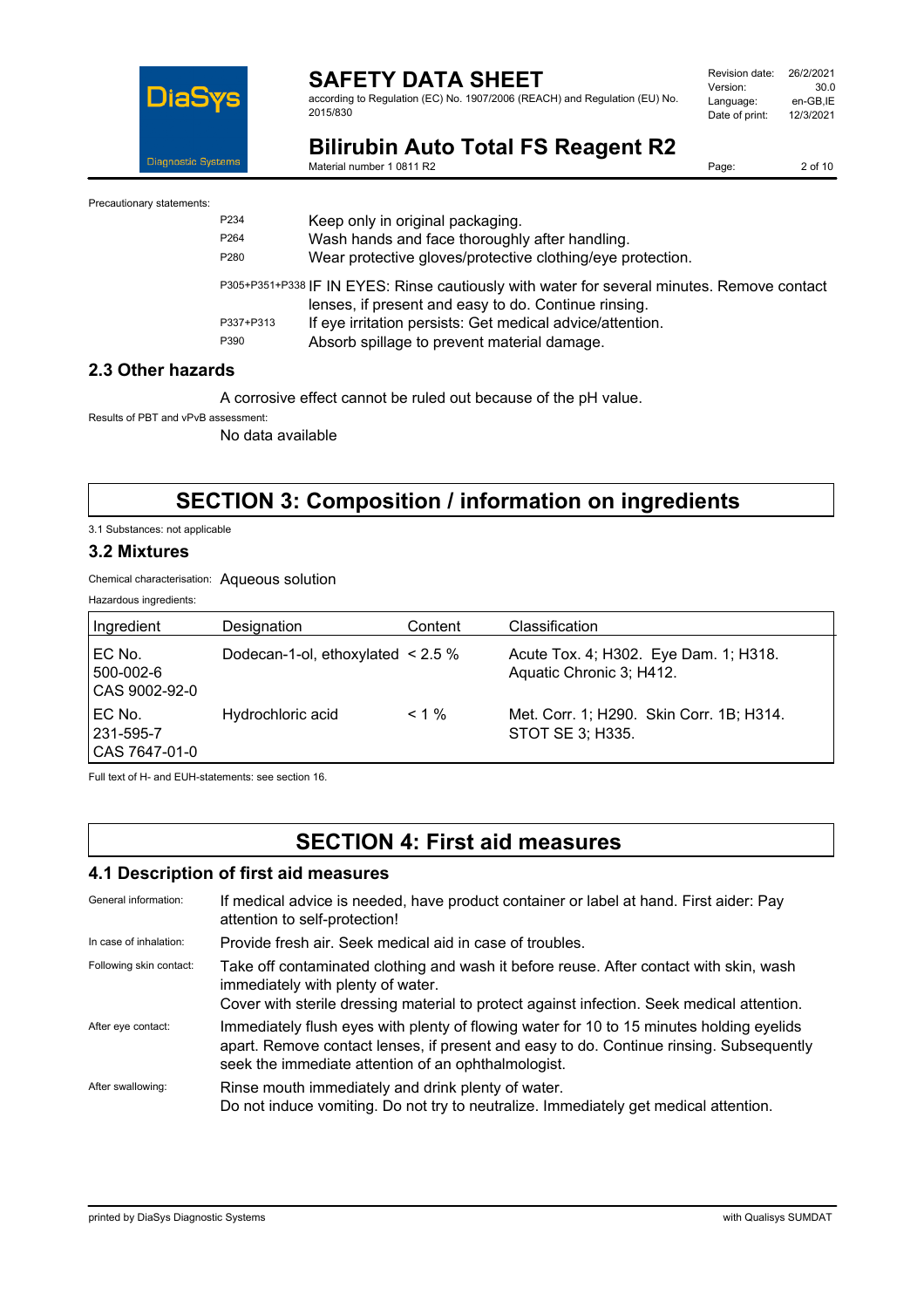

according to Regulation (EC) No. 1907/2006 (REACH) and Regulation (EU) No. 2015/830

| Revision date: | 26/2/2021 |
|----------------|-----------|
| Version:       | 30.0      |
| Language:      | en-GB.IE  |
| Date of print: | 12/3/2021 |
|                |           |

**Bilirubin Auto Total FS Reagent R2** Material number 1 0811 R2

Page: 3 of 10

### **4.2 Most important symptoms and effects, both acute and delayed**

Causes serious eye irritation.

A corrosive effect cannot be ruled out because of the pH value. May cause skin irritation in susceptible persons. May cause respiratory irritation.

### **4.3 Indication of any immediate medical attention and special treatment needed**

Treat symptomatically.

# **SECTION 5: Firefighting measures**

### **5.1 Extinguishing media**

Suitable extinguishing media:

Product is non-combustible. Extinguishing materials should therefore be selected according to surroundings.

#### **5.2 Special hazards arising from the substance or mixture**

Fires in the immediate vicinity may cause the development of dangerous vapours. In case of fire may be liberated: Hydrogen chloride, carbon monoxide and carbon dioxide.

### **5.3 Advice for firefighters**

Special protective equipment for firefighters:

In case of surrounding fires: Wear a self-contained breathing apparatus and chemical protective clothing.

Additional information: Hazchem-Code: 2X

Do not allow fire water to penetrate into surface or ground water.

# **SECTION 6: Accidental release measures**

### **6.1 Personal precautions, protective equipment and emergency procedures**

Provide adequate ventilation. Do not breathe mist/vapours/spray. Wear appropriate protective equipment. Avoid contact with skin and eyes. Keep unprotected people away. Take off contaminated clothing and wash it before reuse.

#### **6.2 Environmental precautions**

Do not allow to penetrate into soil, waterbodies or drains.

### **6.3 Methods and material for containment and cleaning up**

Soak up with absorbent materials such as sand, siliceus earth, acid- or universal binder. Store in special closed containers and dispose of according to ordinance. Final cleaning.

### **6.4 Reference to other sections**

Refer additionally to section 8 and 13.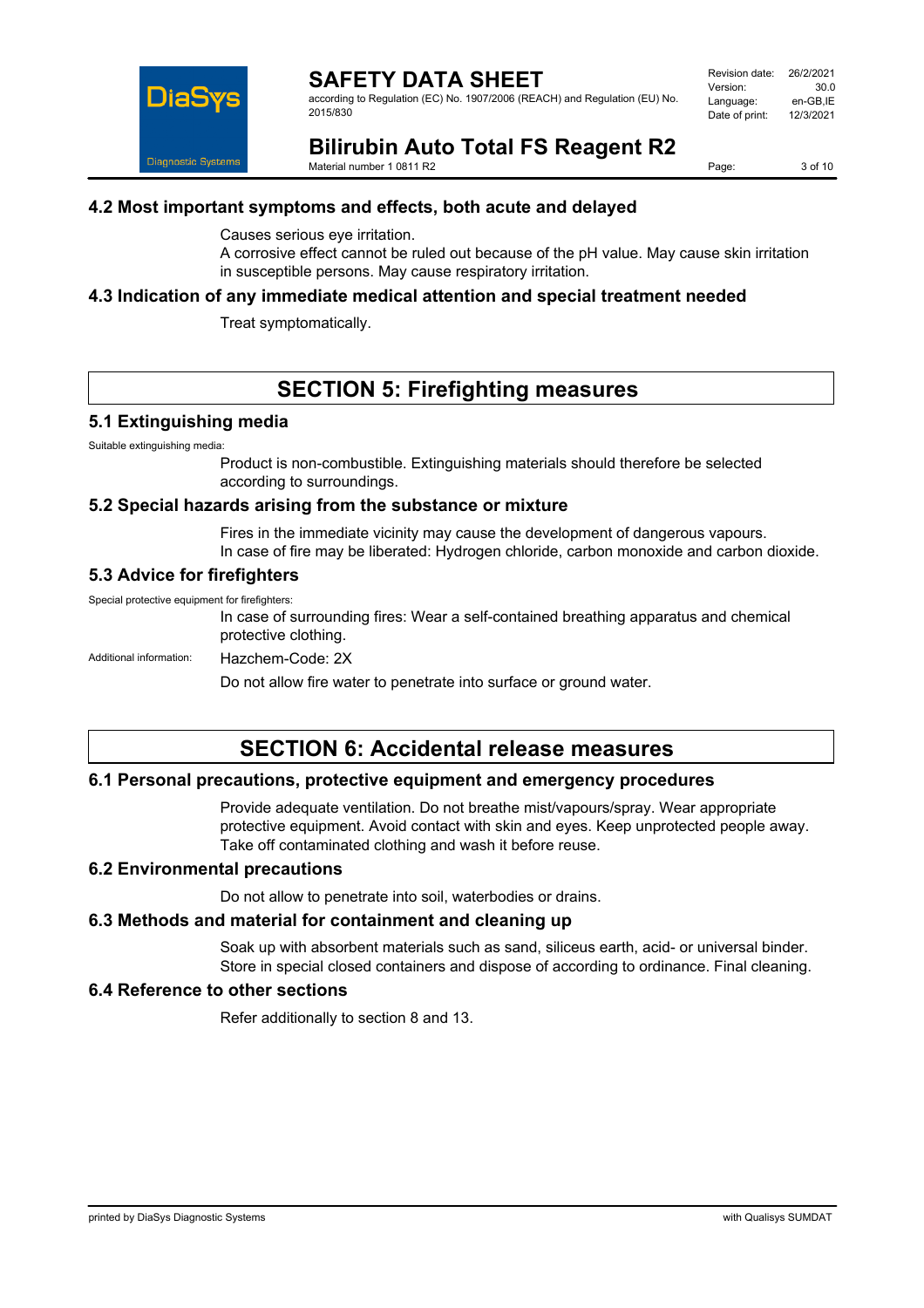

according to Regulation (EC) No. 1907/2006 (REACH) and Regulation (EU) No. 2015/830

Revision date: 26/2/2021 Version: 30.0<br>Language: en-GB IE Language: en-GB,IE<br>Date of print: 12/3/2021 Date of print:

**Bilirubin Auto Total FS Reagent R2** Material number 1 0811 R2

Page: 4 of 10

# **SECTION 7: Handling and storage**

## **7.1 Precautions for safe handling**

Advices on safe handling: Provide adequate ventilation, and local exhaust as needed. Do not breathe mist/vapours/spray. Avoid contact with skin and eyes. Wear appropriate protective equipment. Wash hands before breaks and after work. Do not eat, drink or smoke when using this product. Take off contaminated clothing and wash it before reuse. Have eye wash bottle or eye rinse ready at work place.

## **7.2 Conditions for safe storage, including any incompatibilities**

Requirements for storerooms and containers:

Keep containers tightly closed and at a temperature between 2 °C and 8 °C. Do not freeze. Protect from light. Keep sterile. Unsuitable materials: Metals Keep only in original container. Hints on joint storage: Do not store together with alkalis. Keep away from food, drink and animal feedingstuffs.

## **7.3 Specific end use(s)**

No information available.

# **SECTION 8: Exposure controls/personal protection**

## **8.1 Control parameters**

Occupational exposure limit values:

| CAS No.<br>Designation                          | Type                                                                                                                             | Limit value                                                                                                                                                                                                                                                                        |
|-------------------------------------------------|----------------------------------------------------------------------------------------------------------------------------------|------------------------------------------------------------------------------------------------------------------------------------------------------------------------------------------------------------------------------------------------------------------------------------|
| 7647-01-0 Hydrochloric acid Europe: IOELV: STEL | Europe: IOELV: TWA<br><b>Great Britain: WEL-STEL</b><br><b>Great Britain: WEL-TWA</b><br>Ireland: 15 minutes<br>Ireland: 8 hours | 15 mg/m <sup>3</sup> ; 10 ppm (Hydrogen chloride)<br>8 mg/m <sup>3</sup> ; 5 ppm (Hydrogen chloride)<br>8 mg/m <sup>3</sup> ; 5 ppm (gas and aerosol mists)<br>2 mg/m <sup>3</sup> ; 1 ppm (gas and aerosol mists)<br>15 mg/m <sup>3</sup> ; 10 ppm<br>8 mg/m <sup>3</sup> ; 5 ppm |

## **8.2 Exposure controls**

Provide adequate ventilation, and local exhaust as needed.

## **Personal protection equipment**

### **Occupational exposure controls**

| Respiratory protection: | Respiratory protection must be worn whenever the WEL levels have been exceeded.<br>Use filter type (E-P2/P3) according to EN 14387.                                                                                             |  |
|-------------------------|---------------------------------------------------------------------------------------------------------------------------------------------------------------------------------------------------------------------------------|--|
| Hand protection:        | Protective gloves according to EN 374.<br>Glove material: Nitrile rubber-Layer thickness: 0.11 mm.<br>Breakthrough time: >480 min.<br>Observe glove manufacturer's instructions concerning penetrability and breakthrough time. |  |
| Eye protection:         | Tightly sealed goggles according to EN 166.                                                                                                                                                                                     |  |
| Body protection:        | Wear suitable protective clothing.                                                                                                                                                                                              |  |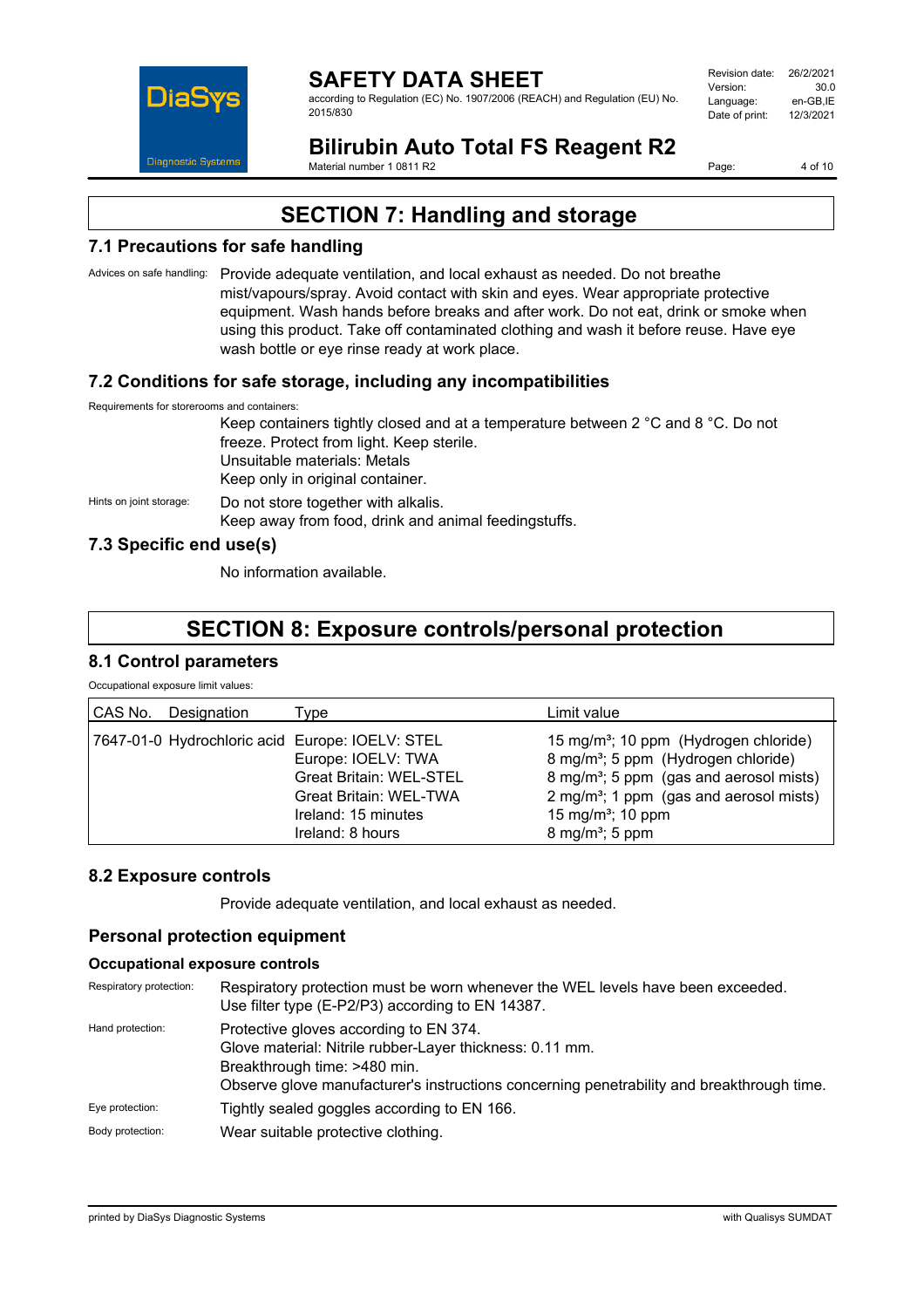

according to Regulation (EC) No. 1907/2006 (REACH) and Regulation (EU) No. 2015/830

| Revision date: | 26/2/2021 |
|----------------|-----------|
| Version:       | 30.0      |
| Language:      | en-GB.IE  |
| Date of print: | 12/3/2021 |
|                |           |

# **Bilirubin Auto Total FS Reagent R2**

Material number 1 0811 R2

Page: 5 of 10

General protection and hygiene measures:

Avoid contact with skin and eyes. Wash hands before breaks and after work. Do not breathe mist/vapours/spray. Do not eat, drink or smoke when using this product. Take off contaminated clothing and wash it before reuse. Have eye wash bottle or eye rinse ready at work place.

#### **Environmental exposure controls**

Refer to "6.2 Environmental precautions".

# **SECTION 9: Physical and chemical properties**

#### **9.1 Information on basic physical and chemical properties**

| Appearance:                              | Physical state at 20 °C and 101.3 kPa: liquid<br>Colour: yellow up to reddish, clear |
|------------------------------------------|--------------------------------------------------------------------------------------|
| Odour:                                   | no characteristic odour                                                              |
| Odour threshold:                         | No data available                                                                    |
| pH:                                      | at 25 °C: 0.90 - 0.95                                                                |
| Melting point/freezing point:            | No data available                                                                    |
| Initial boiling point and boiling range: | No data available                                                                    |
| Flash point/flash point range:           | not combustible                                                                      |
| Evaporation rate:                        | No data available                                                                    |
| Flammability:                            | No data available                                                                    |
| <b>Explosion limits:</b>                 | No data available                                                                    |
| Vapour pressure:                         | No data available                                                                    |
| Vapour density:                          | No data available                                                                    |
| Density:                                 | at 20 °C: approx. 1.001 g/mL                                                         |
| Water solubility:                        | at 20 °C: completely miscible                                                        |
| Partition coefficient: n-octanol/water:  | No data available                                                                    |
| Auto-ignition temperature:               | No data available                                                                    |
| Decomposition temperature:               | No data available                                                                    |
| Viscosity, kinematic:                    | No data available                                                                    |
| Explosive properties:                    | No data available                                                                    |
| Oxidizing characteristics:               | No data available                                                                    |
|                                          |                                                                                      |

### **9.2 Other information**

Additional information: No data available

# **SECTION 10: Stability and reactivity**

### **10.1 Reactivity**

May be corrosive to metals.

### **10.2 Chemical stability**

Stable under recommended storage conditions.

printed by DiaSys Diagnostic Systems with Qualisys SUMDAT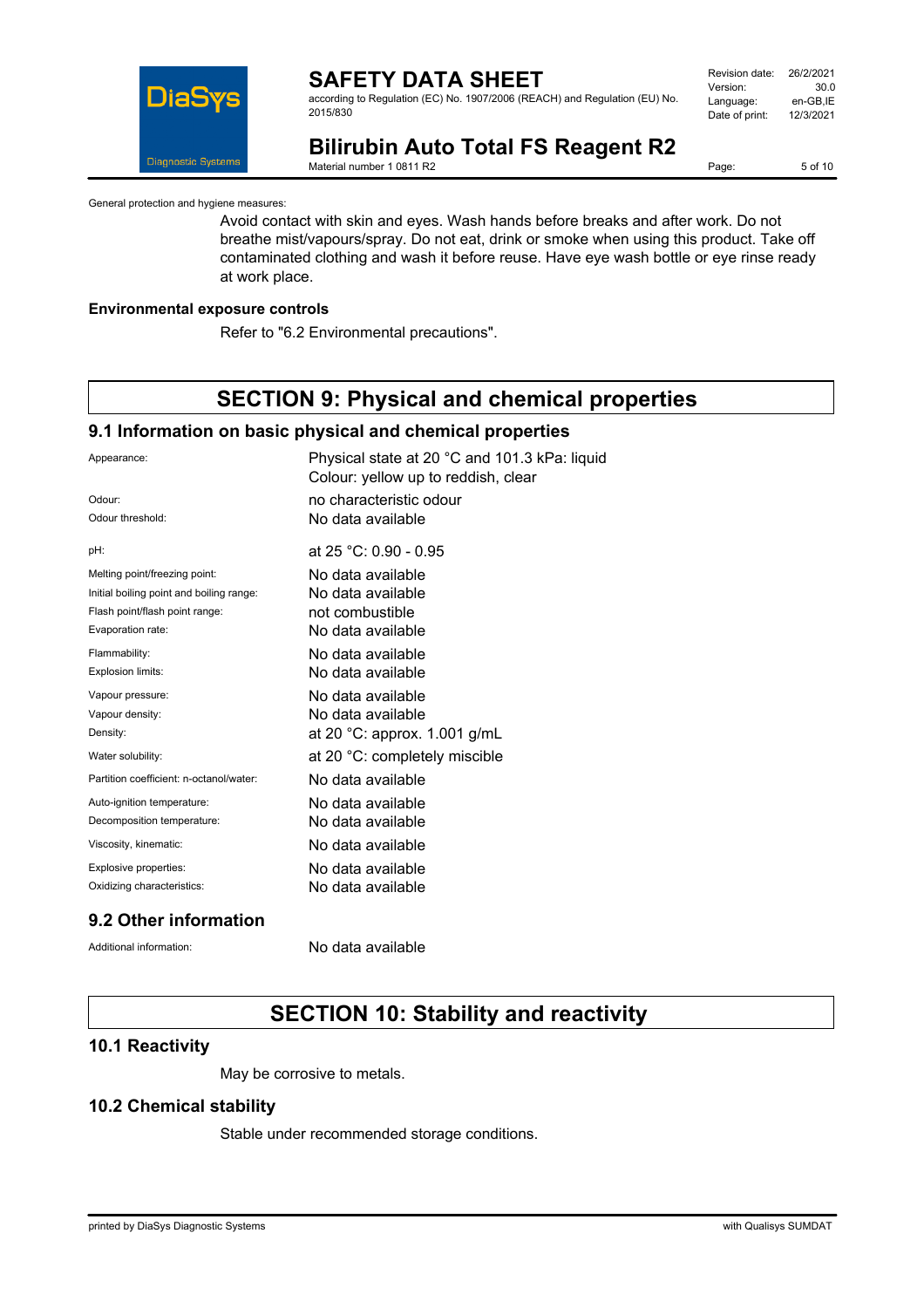

according to Regulation (EC) No. 1907/2006 (REACH) and Regulation (EU) No. 2015/830

Revision date: 26/2/2021<br>Version: 30.0 Version: 30.0<br>Language: en-GB,IE Language: en-GB,IE<br>Date of print: 12/3/2021 Date of print:

# **Bilirubin Auto Total FS Reagent R2**

Material number 1 0811 R2

Page: 6 of 10

### **10.3 Possibility of hazardous reactions**

No hazardous reaction when handled and stored according to provisions.

## **10.4 Conditions to avoid**

Protect from frost, heat and sunlight.

### **10.5 Incompatible materials**

alkalis, metals

### **10.6 Hazardous decomposition products**

No hazardous decomposition products when regulations for storage and handling are observed. Thermal decomposition: No data available

# **SECTION 11: Toxicological information**

### **11.1 Information on toxicological effects**

| Toxicological effects: | The statements are derived from the properties of the single components. No toxicological<br>data is available for the product as such.                                                                                                         |  |  |
|------------------------|-------------------------------------------------------------------------------------------------------------------------------------------------------------------------------------------------------------------------------------------------|--|--|
|                        | Acute toxicity (oral): Based on available data, the classification criteria are not met.<br>ATEmix (calculated): > 2,000 mg/kg                                                                                                                  |  |  |
|                        | Acute toxicity (dermal): Lack of data.                                                                                                                                                                                                          |  |  |
|                        | Acute toxicity (inhalative): Lack of data.                                                                                                                                                                                                      |  |  |
|                        | Skin corrosion/irritation: Lack of data.                                                                                                                                                                                                        |  |  |
|                        | Serious eye damage/irritation: Eye Irrit. 2; H319 = Causes serious eye irritation.                                                                                                                                                              |  |  |
|                        | Sensitisation to the respiratory tract: Lack of data.                                                                                                                                                                                           |  |  |
|                        | Skin sensitisation: Lack of data.                                                                                                                                                                                                               |  |  |
|                        | Germ cell mutagenicity/Genotoxicity: Lack of data.                                                                                                                                                                                              |  |  |
|                        | Carcinogenicity: Lack of data.                                                                                                                                                                                                                  |  |  |
|                        | Reproductive toxicity: Lack of data.                                                                                                                                                                                                            |  |  |
|                        | Effects on or via lactation: Lack of data.                                                                                                                                                                                                      |  |  |
|                        | Specific target organ toxicity (single exposure): Lack of data.                                                                                                                                                                                 |  |  |
|                        | Specific target organ toxicity (repeated exposure): Lack of data.                                                                                                                                                                               |  |  |
|                        | Aspiration hazard: Lack of data.                                                                                                                                                                                                                |  |  |
| Other information:     | Information about Dodecan-1-ol, ethoxylated:                                                                                                                                                                                                    |  |  |
|                        | LD50 Rat, oral: 1,000 mg/kg                                                                                                                                                                                                                     |  |  |
|                        | LD50 human, oral: 500 - 5,000 mg/kg                                                                                                                                                                                                             |  |  |
| <b>Symptoms</b>        |                                                                                                                                                                                                                                                 |  |  |
|                        | A corrosive effect cannot be ruled out because of the pH value. May cause skin irritation<br>in susceptible persons. May cause respiratory irritation.<br>After eye contact: Upon direct contact with eyes may cause burning, tearing, redness. |  |  |
|                        |                                                                                                                                                                                                                                                 |  |  |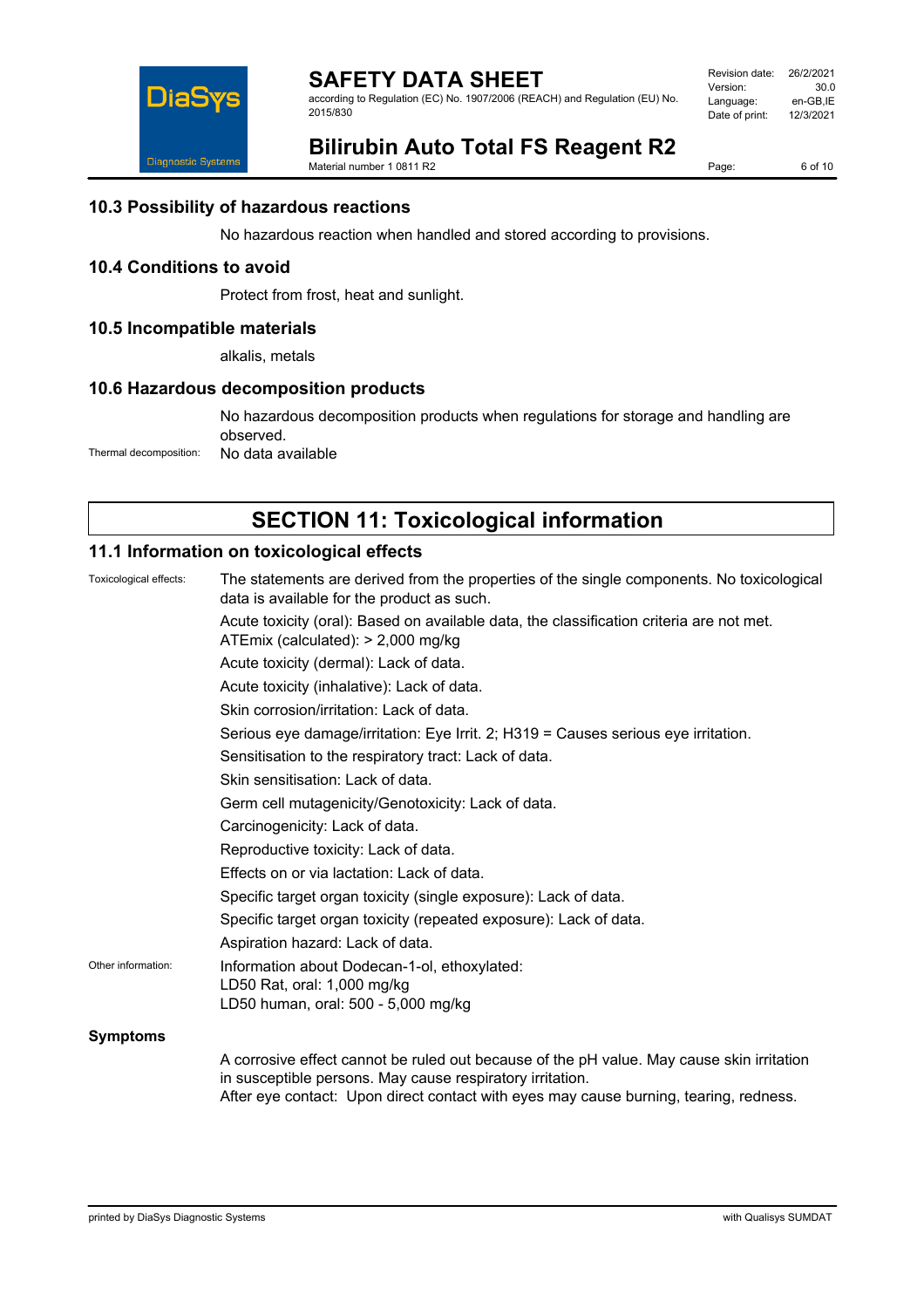

according to Regulation (EC) No. 1907/2006 (REACH) and Regulation (EU) No. 2015/830

Revision date: 26/2/2021<br>Version: 30.0 Version: Language: en-GB,IE<br>Date of print: 12/3/2021 Date of print:

# **Bilirubin Auto Total FS Reagent R2**

Material number 1 0811 R2

Page: 7 of 10

# **SECTION 12: Ecological information**

## **12.1 Toxicity**

Aquatic toxicity: Harmful effects on water organisms by modification of pH-value.

### **12.2 Persistence and degradability**

Further details: No data available

### **12.3 Bioaccumulative potential**

Partition coefficient: n-octanol/water:

No data available

### **12.4 Mobility in soil**

No data available

### **12.5 Results of PBT and vPvB assessment**

No data available

#### **12.6 Other adverse effects**

General information: Do not allow to enter into ground-water, surface water or drains.

# **SECTION 13: Disposal considerations**

### **13.1 Waste treatment methods**

#### **Product**

| Waste key number: | 16 05 $06*$ = Laboratory chemicals, consisting of or containing hazardous substances,<br>including mixtures of laboratory chemicals.<br>* = Evidence for disposal must be provided. |  |
|-------------------|-------------------------------------------------------------------------------------------------------------------------------------------------------------------------------------|--|
| Recommendation:   | Special waste. Dispose of waste according to applicable legislation.                                                                                                                |  |
| Package           |                                                                                                                                                                                     |  |
| Waste key number: | 15 01 02 = Plastic packaging                                                                                                                                                        |  |
| Recommendation:   | Dispose of waste according to applicable legislation                                                                                                                                |  |

Dispose of waste according to applicable legislation. Non-contaminated packages may be recycled.

# **SECTION 14: Transport information**

### **14.1 UN number**

ADR/RID, IMDG, IATA-DGR:

UN 3264

## **14.2 UN proper shipping name**

ADR/RID, IMDG, IATA-DGR:

UN 3264, CORROSIVE LIQUID, ACIDIC, INORGANIC, N.O.S. (Hydrochloric acid solution)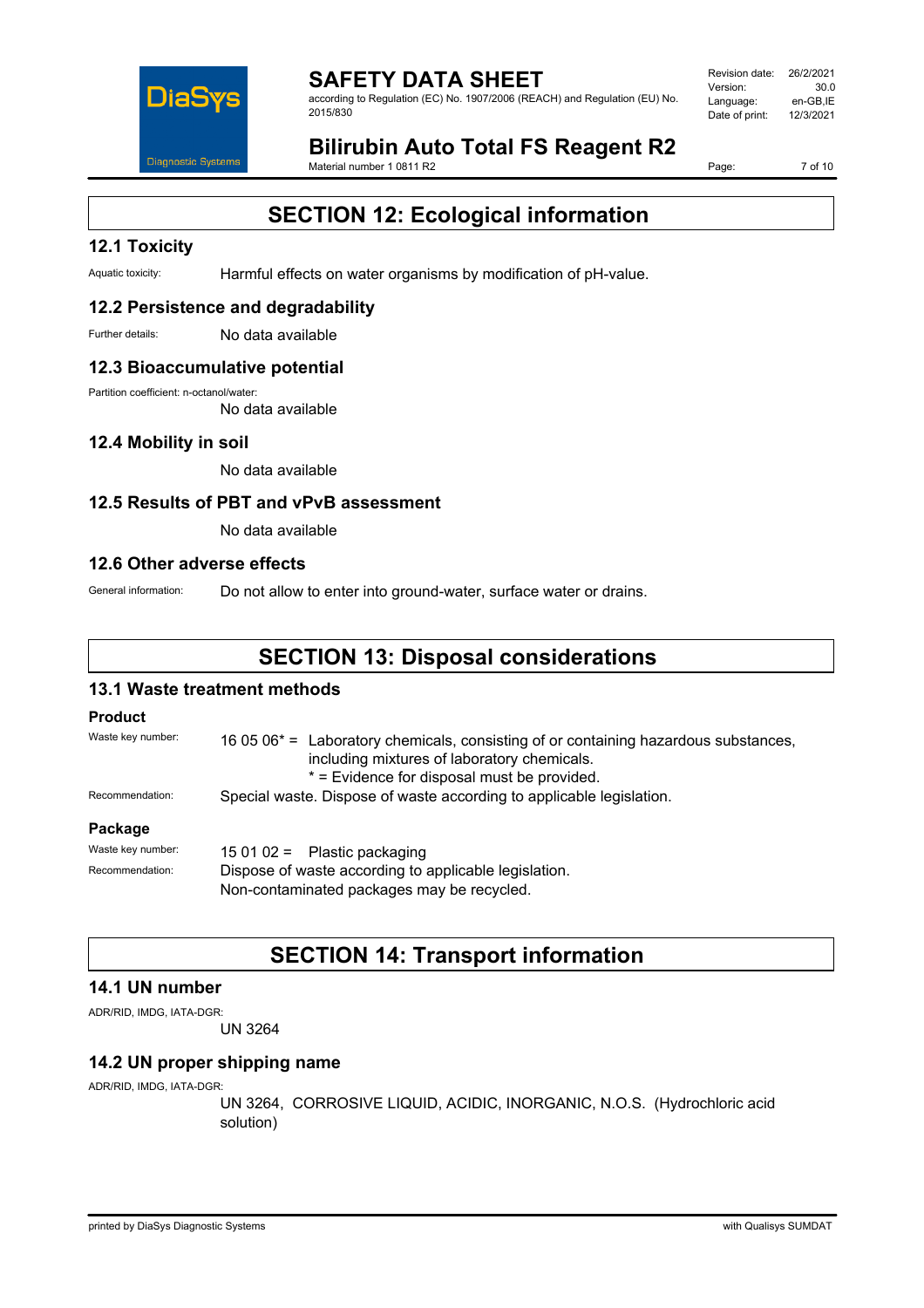according to Regulation (EC) No. 1907/2006 (REACH) and Regulation (EU) No. 2015/830

| Revision date: | 26/2/2021 |
|----------------|-----------|
| Version:       | 30.0      |
| Language:      | en-GB.IE  |
| Date of print: | 12/3/2021 |
|                |           |

# **Bilirubin Auto Total FS Reagent R2**

Material number 1 0811 R2

Page: 8 of 10

## **14.3 Transport hazard class(es)**

ADR/RID: Class 8, Code: C1 IMDG: Class 8, Subrisk - IATA-DGR: Class 8

# **14.4 Packing group**

**DiaS** 

Diagnostic Systems

ADR/RID, IMDG, IATA-DGR: III

### **14.5 Environmental hazards**

Marine pollutant: no

# **14.6 Special precautions for user**

### **Land transport (ADR/RID)**

| Warning board:                           | ADR/RID: Kemmler-number 80, UN number UN 3264    |
|------------------------------------------|--------------------------------------------------|
| Hazard label:                            | 8                                                |
| Special provisions:                      | 274                                              |
| Limited quantities:                      | 5L                                               |
| EQ:                                      | E <sub>1</sub>                                   |
| Package - Instructions:                  | P001 IBC03 LP01 R001                             |
| Special provisions for packing together: | MP19                                             |
| Portable tanks - Instructions:           | Τ7                                               |
| Portable tanks - Special provisions:     | <b>TP1 TP28</b>                                  |
| Tank coding:                             | L4BN                                             |
| Tunnel restriction code:                 | Е                                                |
| Sea transport (IMDG)                     |                                                  |
| EmS:                                     | $F-A, S-B$                                       |
| Special provisions:                      | 223, 274                                         |
| Limited quantities:                      | 5 L                                              |
| Excepted quantities:                     | E <sub>1</sub>                                   |
| Package - Instructions:                  | P001, LP01                                       |
| Package - Provisions:                    |                                                  |
| <b>IBC</b> - Instructions:               | IBC03                                            |
| <b>IBC - Provisions:</b>                 |                                                  |
| Tank instructions - IMO:                 |                                                  |
| Tank instructions - UN:                  | Τ7                                               |
| Tank instructions - Provisions:          | TP1, TP28                                        |
| Stowage and handling:                    | Category A. SW2                                  |
| Segregation:                             | SG36 SG49                                        |
| Properties and observations:             | Causes burns to skin, eyes and mucous membranes. |
| Segregation group:                       | 1                                                |
| Air transport (IATA)                     |                                                  |
| Hazard label:                            | Corrosive                                        |
| <b>Excepted Quantity Code:</b>           | E1                                               |
| Passenger and Cargo Aircraft: Ltd.Qty.:  | Pack.Instr. Y841 - Max. Net Qty/Pkg. 1 L         |
| Passenger and Cargo Aircraft:            | Pack.Instr. 852 - Max. Net Qty/Pkg. 5 L          |
| Cargo Aircraft only:                     | Pack.Instr. 856 - Max. Net Qty/Pkg. 60 L         |
| Special provisions:                      | A3 A803                                          |



Emergency Response Guide-Code (ERG): 8L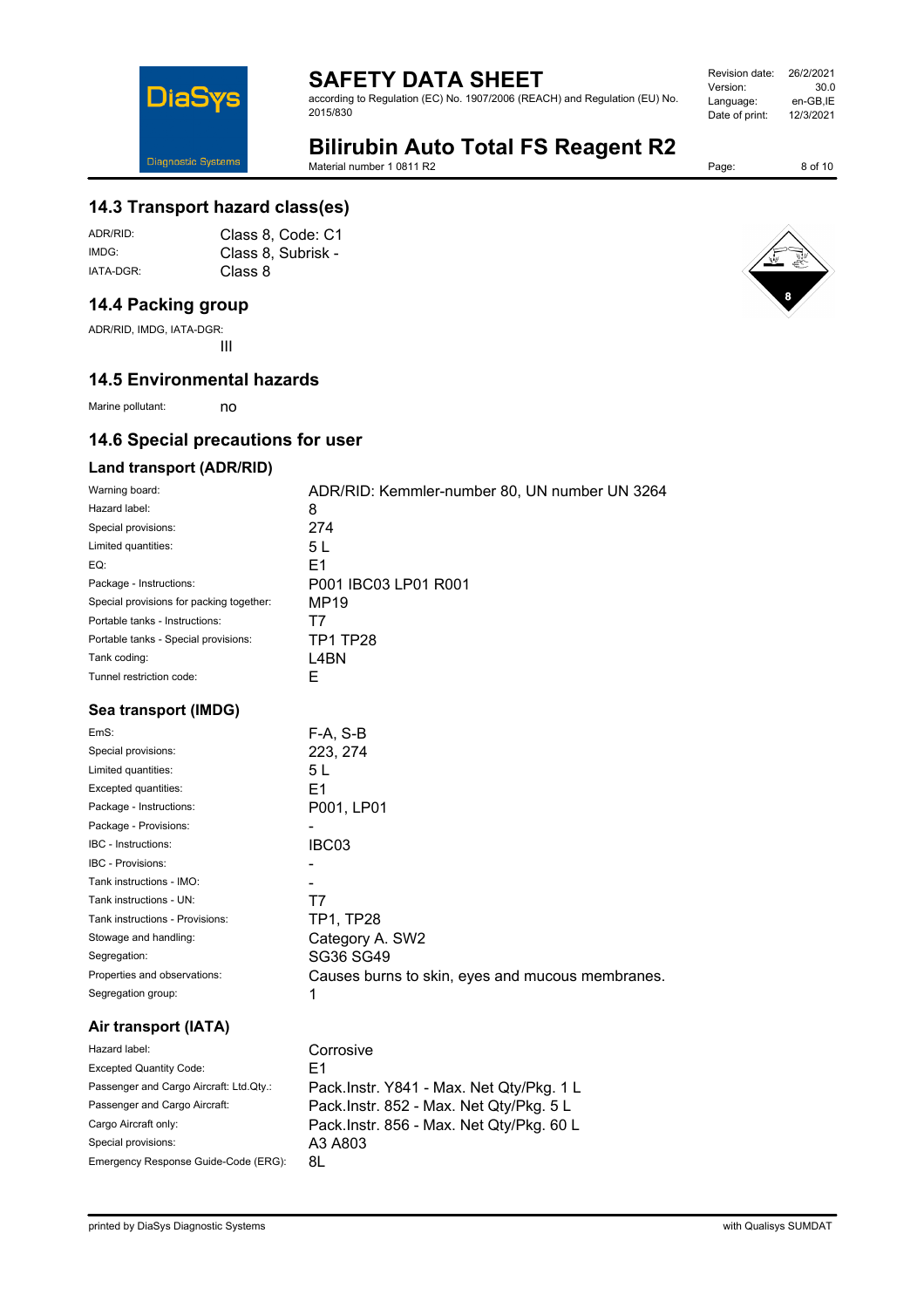

according to Regulation (EC) No. 1907/2006 (REACH) and Regulation (EU) No. 2015/830

# **Bilirubin Auto Total FS Reagent R2**

Material number 1 0811 R2

Page: 9 of 10

### **14.7 Transport in bulk according to Annex II of Marpol and the IBC Code**

No data available

# **SECTION 15: Regulatory information**

# **15.1 Safety, health and environmental regulations/legislation specific for the substance or mixture**

#### **National regulations - Great Britain**

Hazchem-Code: 2X

No data available

#### **National regulations - EC member states**

Further regulations, limitations and legal requirements:

Use restriction according to REACH annex XVII, no.: 3

### **15.2 Chemical Safety Assessment**

For this mixture a chemical safety assessment is not required.

# **SECTION 16: Other information**

#### **Further information**

Wording of the H-phrases under paragraph 2 and 3:

H290 = May be corrosive to metals.

H302 = Harmful if swallowed.

- H314 = Causes severe skin burns and eye damage.
- H318 = Causes serious eye damage.
- H319 = Causes serious eye irritation.
- H335 = May cause respiratory irritation.
- H412 = Harmful to aquatic life with long lasting effects.